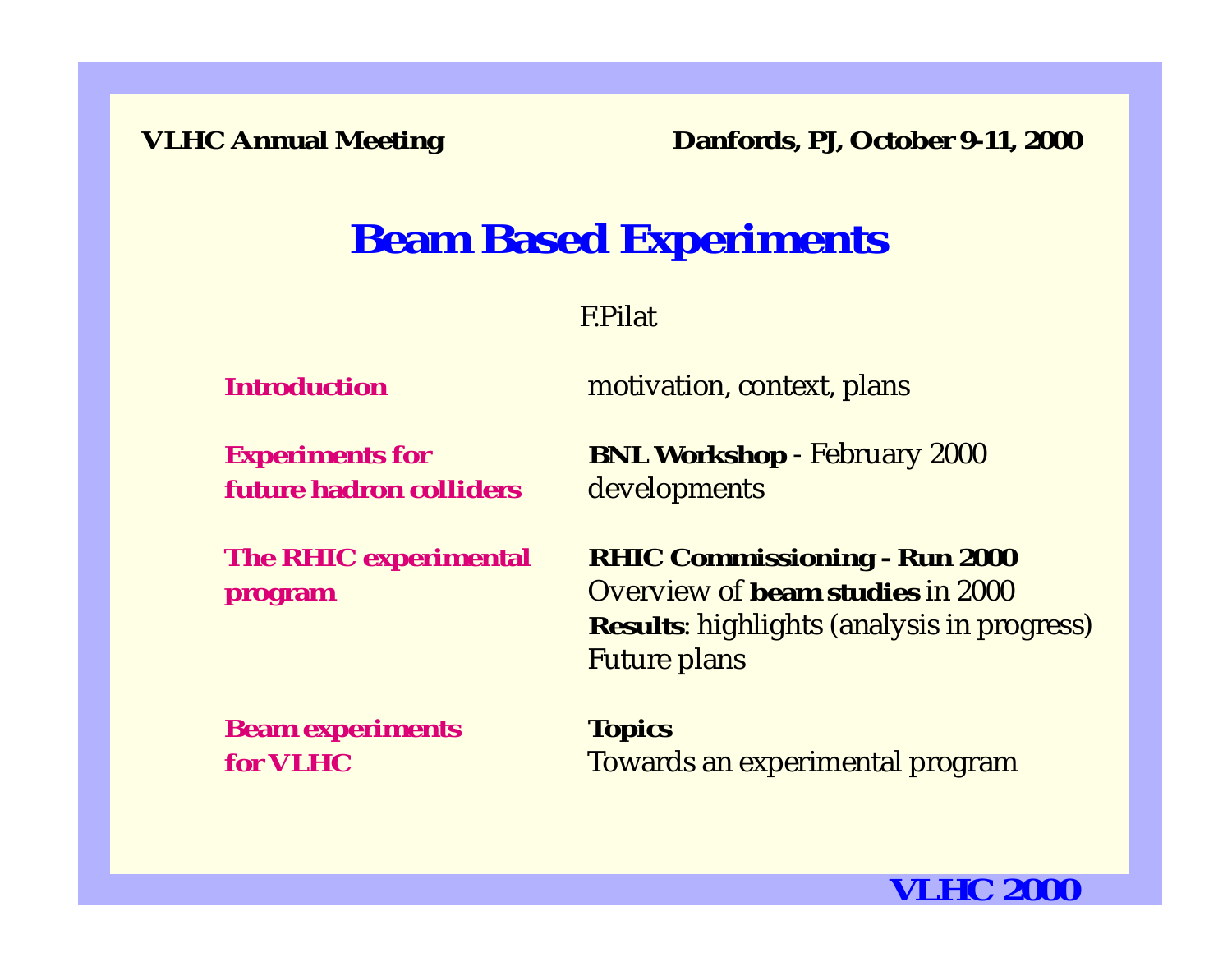# **Beam Based Experiments - Introduction**

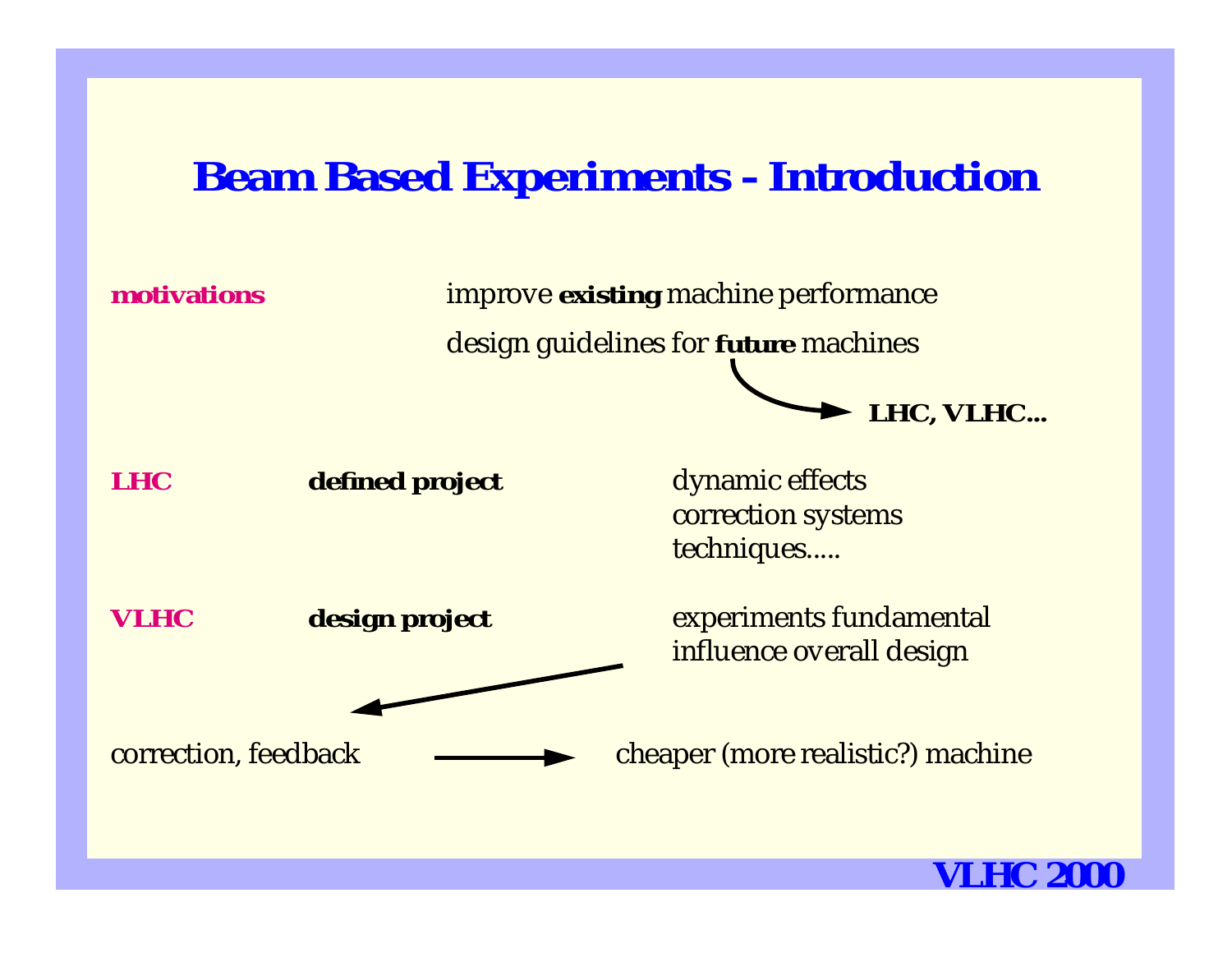## **Accelerator Physics Experiment for Future Hadron Colliders**

**Workshop BNL, February 21-22, 2000**

| goals                                                | to plan experiments in the LHC era and beyond<br>to plan (re)commissioning machine studies relevant to the<br><b>LHC</b> and future hadron colliders<br>to investigate new experimental techniques<br>to form experimental collaborations |                                                            |                           |  |
|------------------------------------------------------|-------------------------------------------------------------------------------------------------------------------------------------------------------------------------------------------------------------------------------------------|------------------------------------------------------------|---------------------------|--|
| context                                              | <b>RHIC Test Run</b><br><b>RHIC Run 2000</b>                                                                                                                                                                                              | June-August 1999<br><b>March-September 2000</b>            |                           |  |
|                                                      | <b>Tevatron Run II</b>                                                                                                                                                                                                                    | engineering run<br><b>Run II</b>                           | summer 2000<br>march 2001 |  |
| BNL, CERN, Cornell, DESY, FNAL, LBL<br>participation |                                                                                                                                                                                                                                           |                                                            |                           |  |
|                                                      | proceedings, talks, information:                                                                                                                                                                                                          | http://www.agsrhichome.bnl.gov/LHC/org/Beam2000/index.html |                           |  |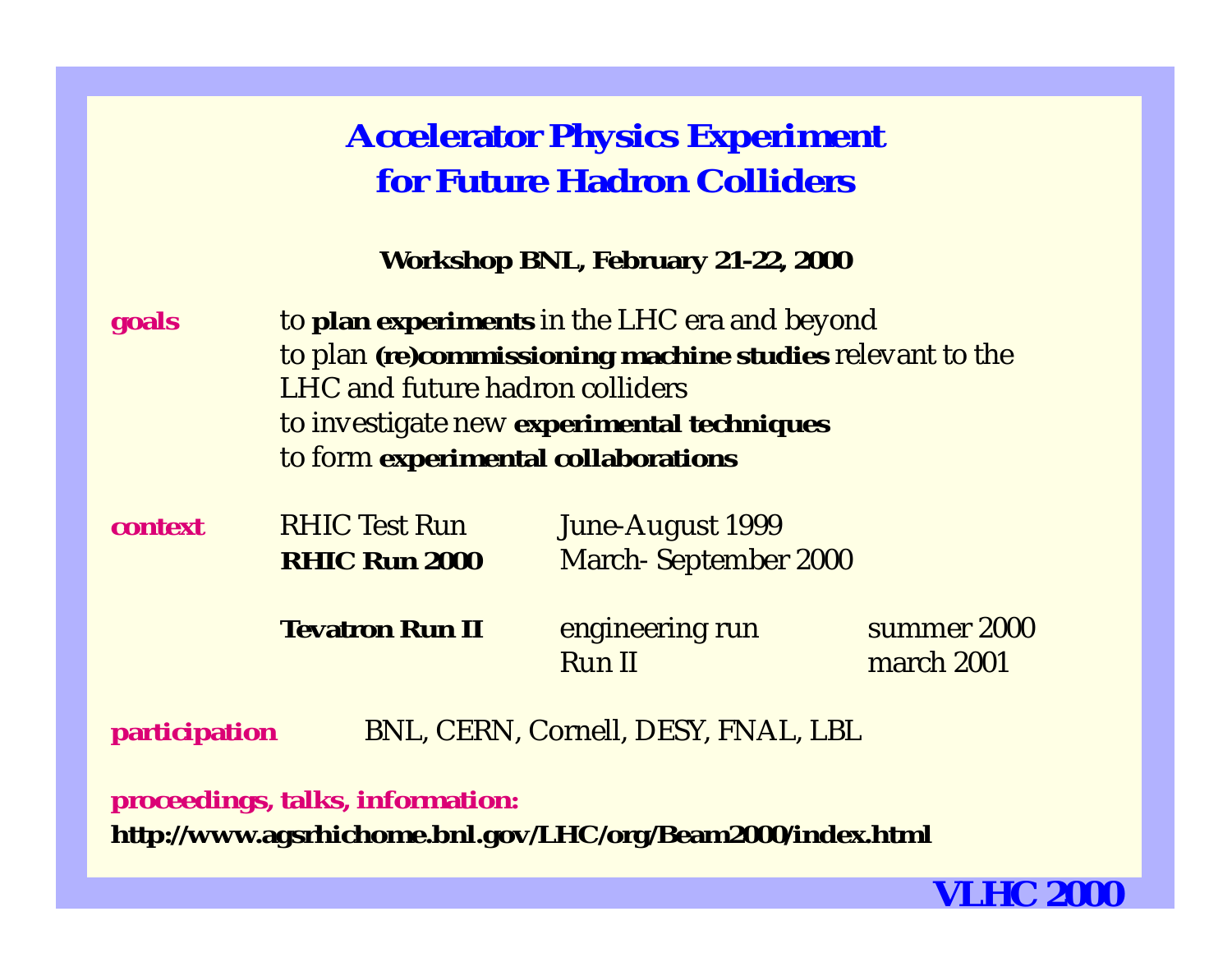### **Studies and issues discussed**

| <b>Single beams</b> | <b>Dynamic aperture</b>                                      |  |
|---------------------|--------------------------------------------------------------|--|
|                     | <b>IR Corrections (RHIC system ~ LHC system)</b>             |  |
|                     | <b>Diffusion processes (IBS)</b>                             |  |
|                     | <b>Time-dependent effects</b>                                |  |
| <b>Beam-beam</b>    | (overlap Tevatron-LHC-RHIC)                                  |  |
|                     | long-range interactions                                      |  |
|                     | synchro-betatron resonances by X-ing angle                   |  |
|                     | <b>PACMAN bunches</b>                                        |  |
|                     | <b>coherent modes:</b> existence, feedback?                  |  |
| <b>Experimental</b> | BPM turn-by-turn data                                        |  |
| <b>Techniques</b>   | linear & nonlinear model                                     |  |
|                     | <b>Luminosity measurement</b>                                |  |
|                     | <b>Operational coupling correction</b>                       |  |
|                     | AC dipole (coherent oscillations w/o emittance growth)       |  |
|                     | <b>Transverse echoes, Crystal collimators</b> (-> diffusion) |  |
|                     |                                                              |  |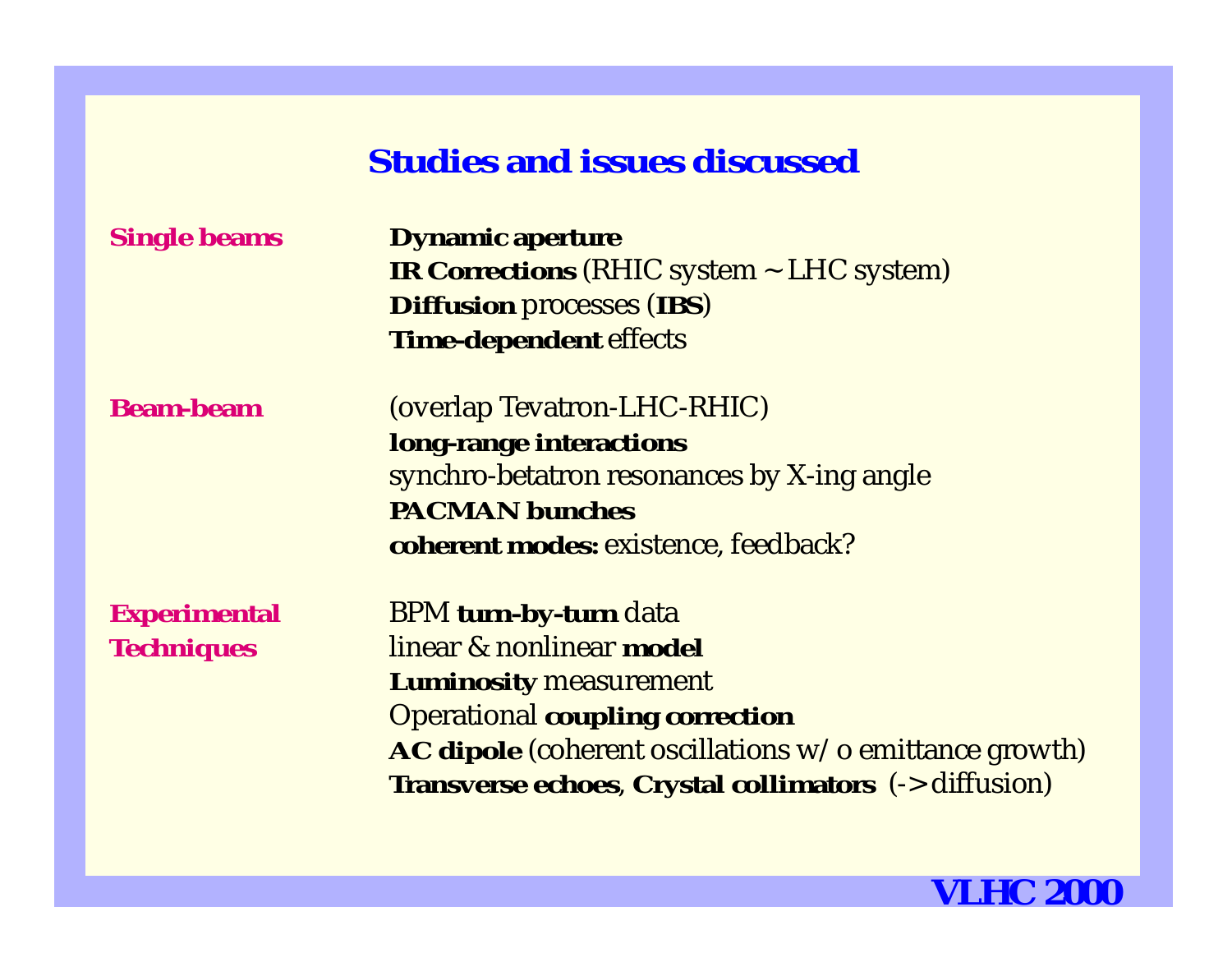## **Workshop "output"**

A small number of **initial collaborative studies** were selected in the following areas:

> **Interaction Region Correction IBS, time dependent effects Beam-BeamCollimation (diffusion) Luminosity measurements (studies with AC dipole)**

**Core teams** of people to carry out the studies were identified

**Proposals** for initial machine studies at **RHIC** (**Run 2000**) and **FNAL** (**Run II**) written (and reviewed by local laboratory management)

Essential that the primary goal of studies be **performance enhancement** of RHIC and the Tevatron.

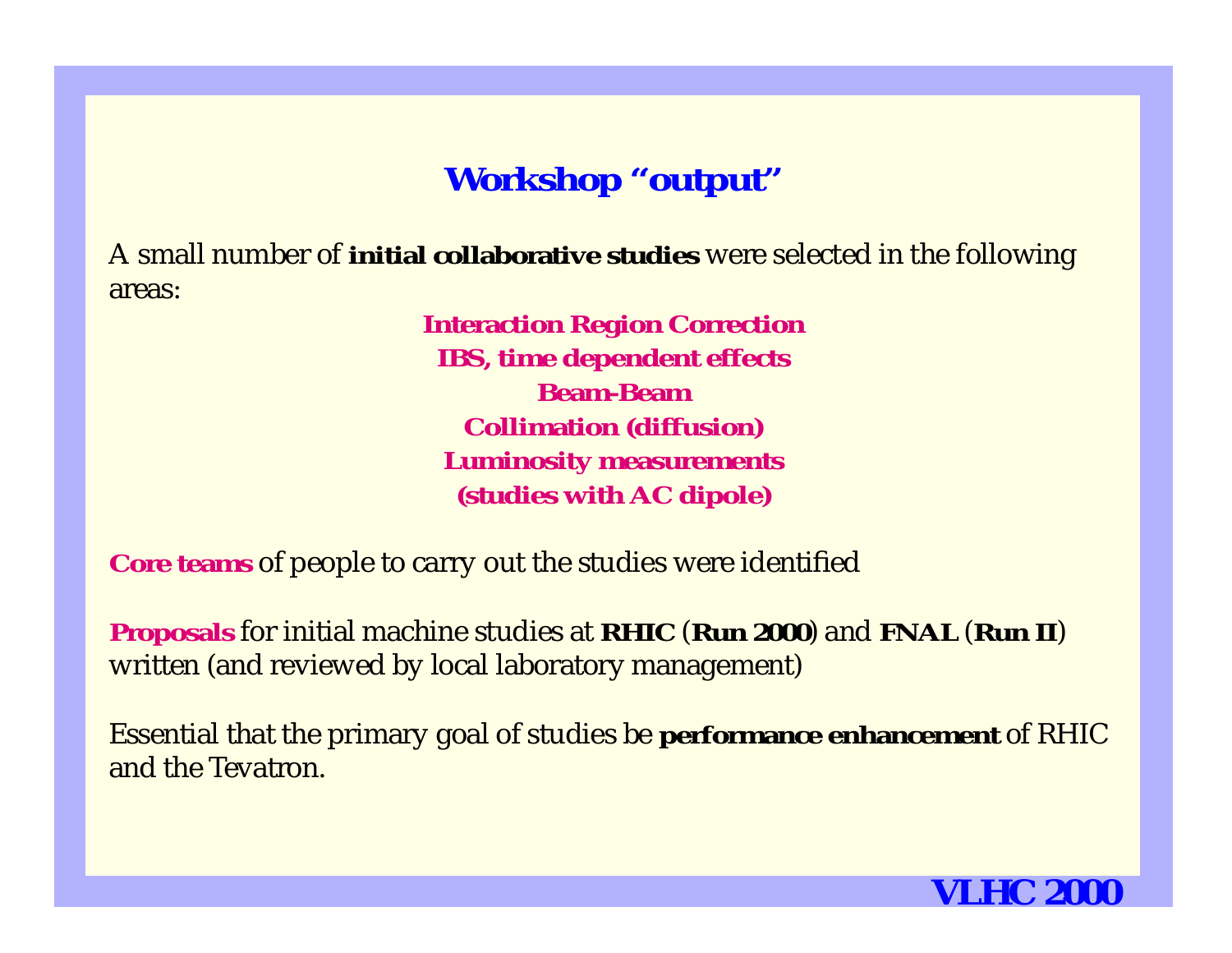## **Timeline of RHIC Commissioning Run 2000**

- **Feb 5 Cryogenics operations starts Mar 30 RHIC Rings AT 4K Apr 7 BLUE Circulating beam at INJECTION, good aperture, lifetime 3-5 minutes Apr 12** 2 weeks machine **shutdown** (repairs and maintenance) **May 1 BLUE back at INJECTION, lifetime of > 1 hour May 7 YELLOW at INJECTION, good aperture and lifetime May 17 BLUE first acceleration throughTRANSITION** (**gamma=28**) **May 25 RHIC first simultaneous CIRCULATING BEAMS June 1 YELLOW Accelerated to gamma=66 and BLUE to gamma 70 June 7 BLUE and YELLOW beams COGGED and STEERED at 30 GeVJune 12 Blue and Yellow at gamma 30, FIRST COLLISIONS STAR first EVENTS (IP6) PHOBOS first EVENTS (IP10) June 14 PHENIX first EVENTS (IP8) June 15 BRAHMS first EVENTS (IP2) June 25 COLLISIONS at gamma=70 in ALL FOUR EXPERIMENTS (65 GeV/nucleon, Total collision energy: 26 TeV) July 18 Start commissioning of FAST RAMPS ( 6 A/sec --> 25 A/sec) July 25 COLLISIONS at gamma=70 in ALL 4 EXPERIMENTS with fast ramps July 28 Tried successfully injection of 60 bunches Aug 4 Slow down early part of the ramp**
- **Aug 10 Sep 4 Reproducible, long stores for Physics, with ~80% ramp efficiency Steady increase in beam intensity, > 10% design luminosity (run 2000 goal)**

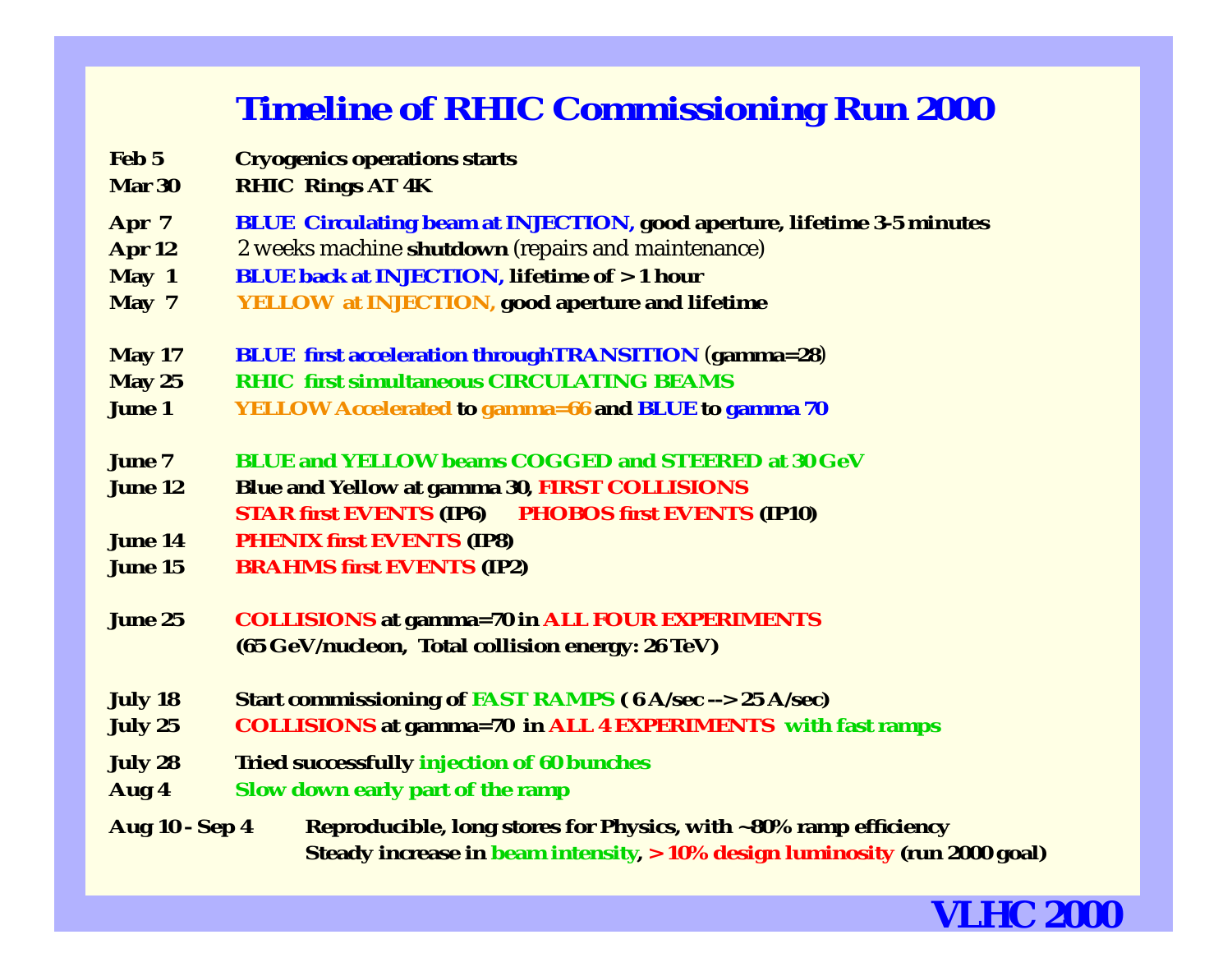## **RHIC Ramp: Blue and Yellow beams ramp rate: 25 A/sec 55 bunches**

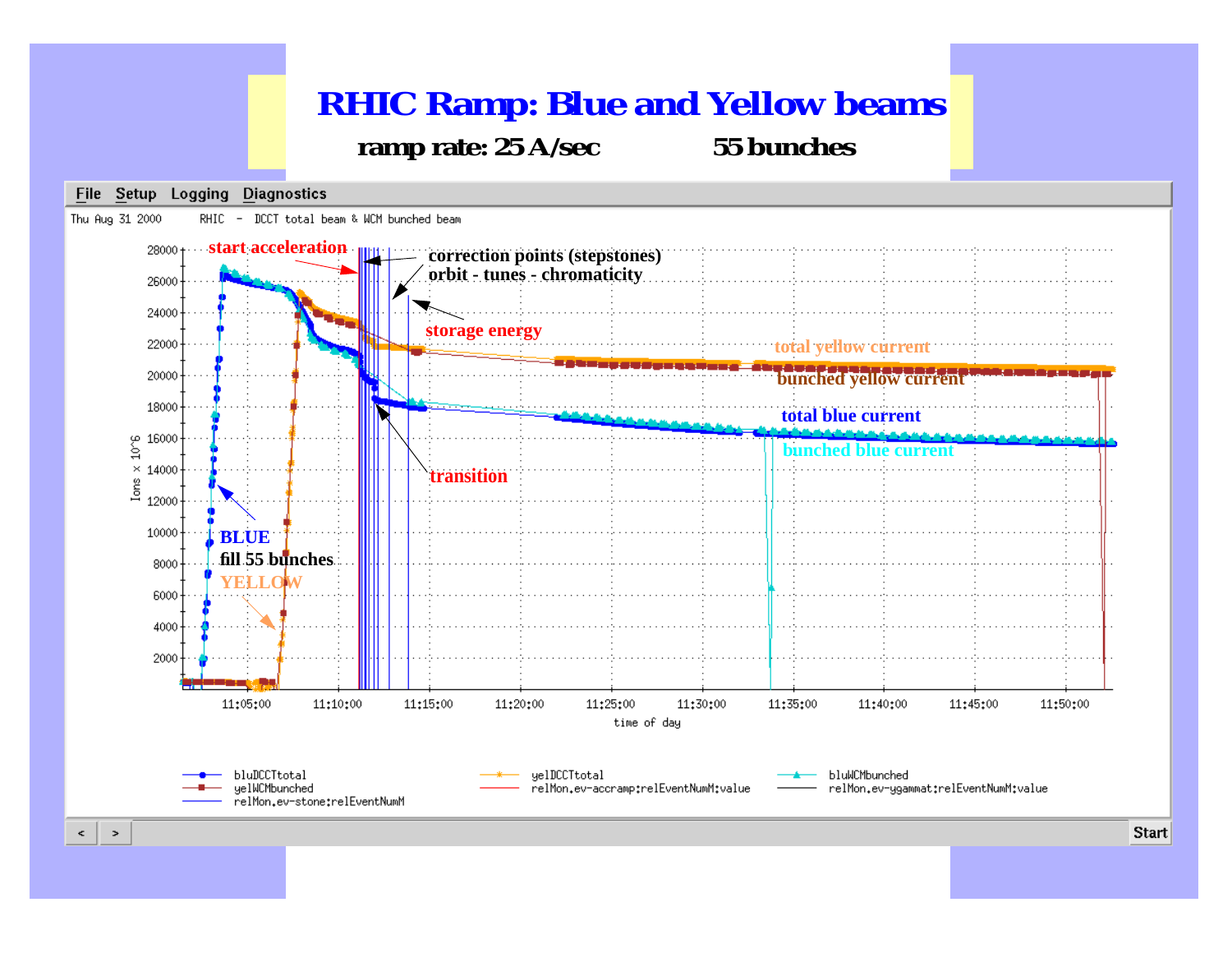### **Beam studies at RHIC - Run 2000 - Overview**

#### **Done (Au operations) Planned (PP operations)**

#### **IBS nonlinear detuning** (inj) **"IBS" integrated** Blue (inj) - **p Nonlinearchromaticity vs. time** (inj, sto) Phobos beam profile W. Fischer **long. profile vs. time** (inj, sto) **dynamic aperture** (inj) **IBS** (IPM WCM Schottky) (inj) (frequency analysis) **IR Studies local decoupling IP8 Yellow IR bumps** (inj) - Blue Yellow **IP10 Linear/Nonlinear IR bumps** (inj)Blue **IP2 IP6 IP8 IR bumps** (sto) F. Pilat **IR bumps** (inj)Yellow **IP2 IP6 IP8 local decoupling** (sto) **local sextupole correction** β \* **squeeze Collimation/ collimator performance** Au **collimator performance** p **Luminosity Vernier scans example 10 measure growth rates** A. Drees**Machine Optics TM kick + TBT** orbit (sto)->**beta** β\* direct measurement T.Satogata **dispersion** (sto) Blue Yellow **Beam Beambeam-beam tune shift beam-beam tune shift with p** W. Fischer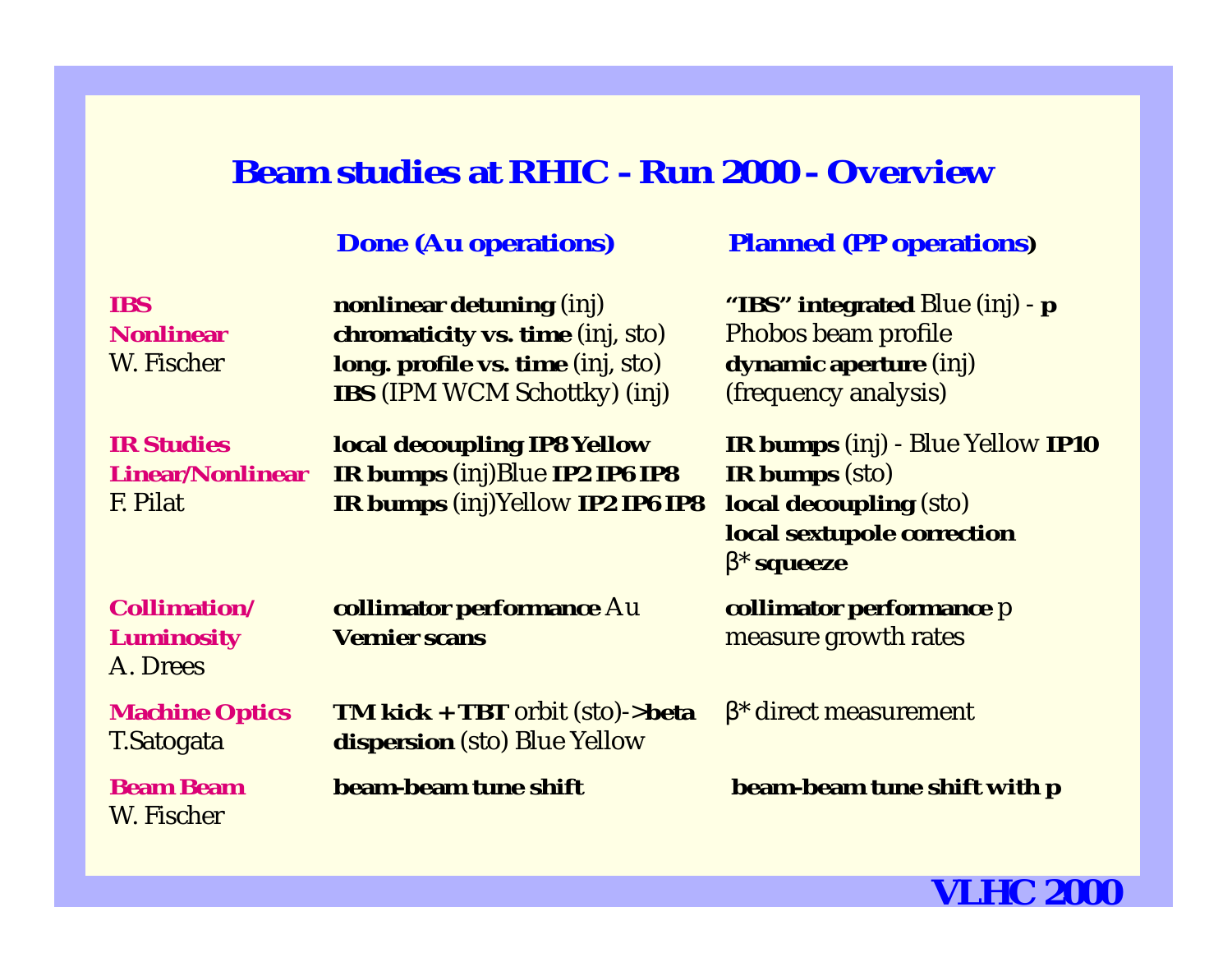## **Interaction Region studies** (coord. F.Pilat)

**commissioning** (linear/nonlinear correction layers) **local IR (triplet) decoupling The Constant Constant (Pilat, Ptitsyn, Cardona) IR bumps method** (Koutchouk, Pilat, Ptitsyn) **nonlinearity + frequency analysis** (Fischer, Pilat, Schmidt)

### **IR bumps method**

**principle** move beam locally (**bumps**) in triplet record **observables vs. bump amplitude** compare with expected behavior (**coupling**, **nonlinear fields**)

**observables rms closed orbit** (outside bump - arcs) **tune** (**tune meter** & **Shottky** measurements)

**analysis clean up** orbit data (BPM's, 2 sigma cuts, arcs....) **plot** rms orbit and tune vs. bump amplitude (5 --> 40 mm) **fit** data to infer multipole content

**results** Yellow and Blue ring **IP6 IP8** and **IP8** "by-products": **orbit stability 1h** <sup>44</sup>µm, **BPM resolution** ~5µ m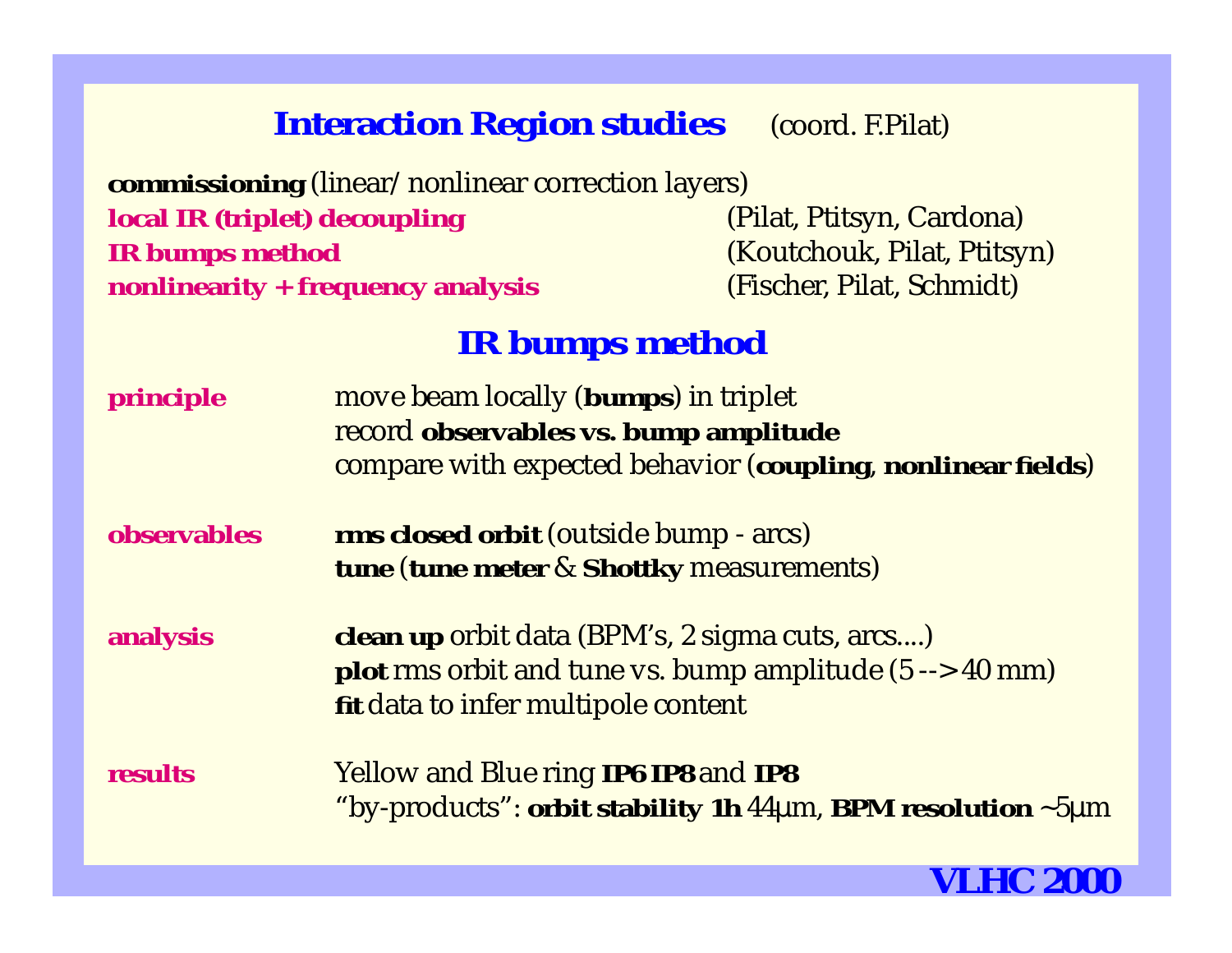### **IBS - Nonlinear** (coord. W.Fischer)

**nonlinear detuning at injection** (Fischer) **chromaticity vs. time** (Fischer, Tepikian) **IBS:integrated measurements vs. time longitudinal profiles** (WCM)

 (Cameron, Connolly, Fischer, Tepikian..) **transverse profiles** (IPM) **Schottky data**

### **Collimation / Luminosity** (coord. A.Drees)

**collimator performance** (Au) (Drees, Fliller) **Vernier scans**

(Drees)

### **Beam - Beam studies** (coord. W.Fischer)

started measurement of **beam-beam detuning** (Fischer) **coherent modes** (2001) **CONFIDENTIAL CONFIDENTIAL CONFIDENTIAL CONFIDENTIAL CONFIDENTIAL CONFIDENTIAL CONFIDENTIAL CONFIDENTIAL CONFIDENTIAL CONFIDENTIAL CONFIDENTIAL CONFIDENTIAL CONFIDENTIAL CONFIDENTIAL CONFIDENTIAL CO** 

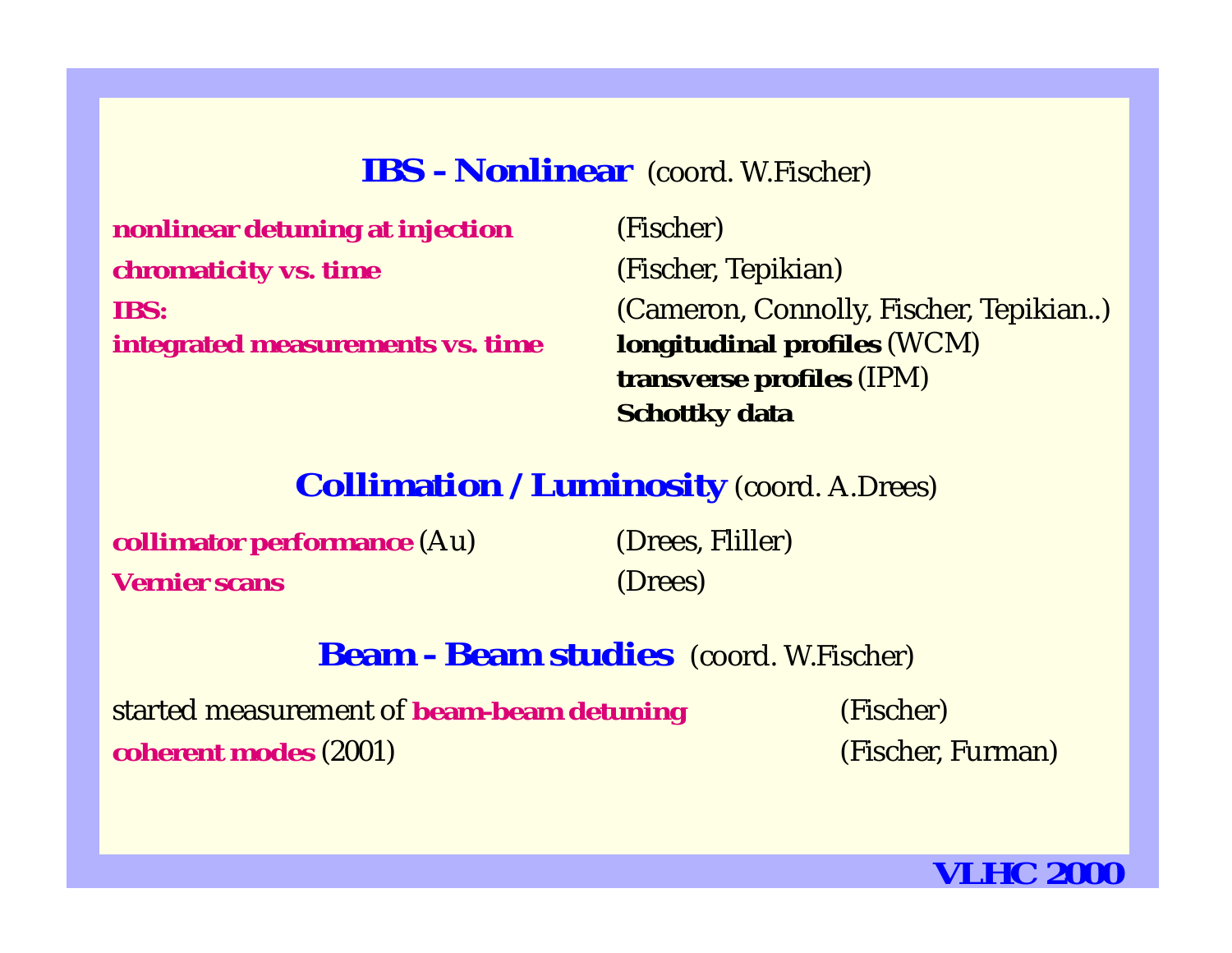## **RHIC Future Studies Plan**

| <b>Run 2000</b>                       | studies as extension of commissioning activities<br>parasitic or integrated into shift time<br>small groups: commissioners + outside collaborators           |                                                                                 |
|---------------------------------------|--------------------------------------------------------------------------------------------------------------------------------------------------------------|---------------------------------------------------------------------------------|
| <b>Preparation</b><br><b>Run 2001</b> | <b>RHIC Retreat, Nov. 16-17, 2000 (session on beam studies)</b><br>Plan for 2001, December 2000 - March 2001                                                 |                                                                                 |
| <b>Run 2001</b>                       | Goal: beam study time scheduled during machine<br>development, negotiated among study teams, operations<br>and experiments<br>continue collaborative studies |                                                                                 |
| $2002$ and/or<br><b>beyond</b>        | goal of RHIC fully operational, design luminosity<br>beam experiments                                                                                        | dedicated time<br>planned<br>collaboration with other labs<br>formally approved |

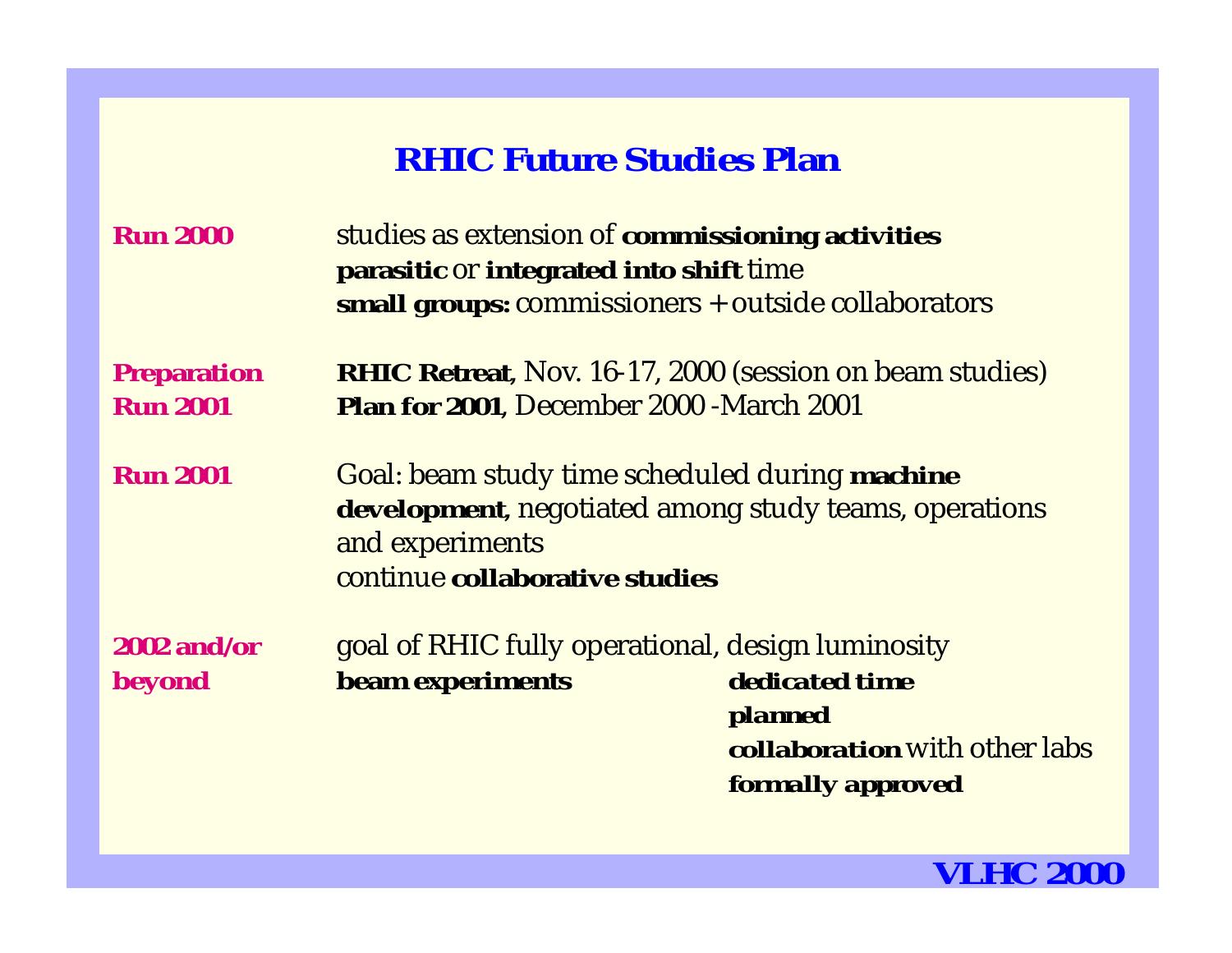### **Beam experiments for VLHC**

**hadron colliders**

**flat beams**

**emittance ratio**

 **beam-beamexperiments interaction regions time dependent effects beam based alignment and corrections electron clouds**

*all relevant for VLHC design and planning*

 VLHC Workshop on Flat Beams **VLHC specific** BNL, September 18-20, 2000

**optics flat beams at RHIC** (with existing power supplies):  $\beta_x/\beta_y = 2.5$  at **collision** energy  $\beta_x/\beta_y = 5.5$  at **injection** energy studies in conjunction with b-squeeze commissioning (IR correction, dynamic aperture, etc.)

 issues: what is **minimum k**? **IBS**, **noise sources**, etc.  $k = \varepsilon_v / \varepsilon_x$  RHIC: no synchrotron radiation but **electron cooling** part of the **planned upgrade**